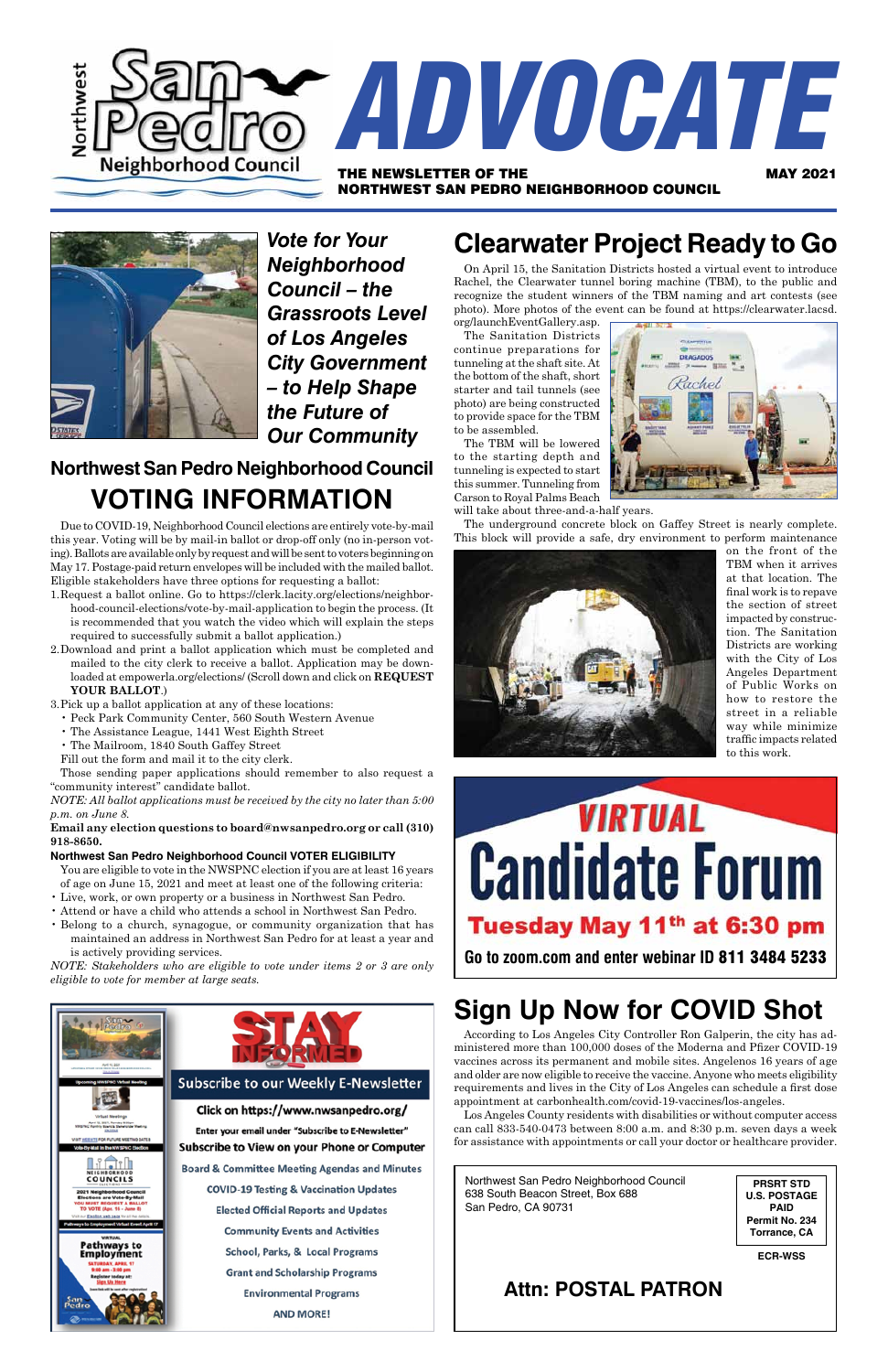

### **NORTHWEST SAN PEDRO NEIGHBORHOOD COUNCIL**

**638 S. Beacon Street, Box 688 San Pedro, CA 90731 (310) 918-8650 [board@nwsanpedro.org](mailto:board@nwsanpedro.org)**

## **NWSPNC Committees**

#### **Budget and Finance**

*Recommends budget, reviews funding requests*

**BYLAWS and ELECTIONS**

*Elections and bylaws matters*

#### **Community ISSUES**

*Traffic and transportation, parks, community beautification, and other issues not covered by specific committees*

#### **Planning and Land Use**

*Planning and land use issues*

#### **Public Safety**

*Community safety, emergency preparedness, and evacuation planning*

#### **Sustainability**

*Environmental issues*

#### **Youth and Outreach**

*Youth, education, and community engagement*

**If you are interested in being a member of any of these committees, please e-mail your contact information to [board@nwsanpedro.org](mailto:board@nwsanpedro.org).**

**The NWSPNC Governing Board and stakeholder meeting is on the second Monday of each month at 6:00 p.m. During the pandemic, meetings are held virtually.**

#### **NWSPNC BOARD MEMBERS**

**RAY REGALADO,** *President* **LAURIE A. JACOBS,** *Vice President* **CYNTHIA GONYEA,** *Secretary* **MELANIE LABRECQUE,** *Treasurer* **ROCK ASHFIELD ARMANDO BALDERRAMA JOHN BARBERA MarY CHAN BRON D'ANGELO JOHN DiMEGLIO dANIEL DIXON GWENDOLYN HENRY jan kain kElly miller aleksander norman CHRIS VALLE adrianita reyes cruz,** *Youth Representative*

*Receive up-to-date information in Northwest San Pedro through our weekly Email blasts.* **Sign up at [nwsanpedro.org.](nwsanpedro.org) And let us know what issues are of interest to you by emailing [Board@nwsanpedro.org.](mailto:Board@nwsanpedro.org)** 

# **Who's Running: Candidate Statements**

#### **Business Representative** *two seats / four-year term*

### **JOHN DIMEGLIO**

Hi, I'm John DiMeglio. I'm 58 years old and have owned, managed, and operated my own business in San Pedro for 34 years starting at the age of 24, building it from the ground up. Being born and raised in San Pedro I am a 3rd generation San



Pedran starting in 1917. I am not running for this board to profit but to protect our comunity from those that do not have the best interest in San Pedro at heart. I support the community 100%. God bless San Pedro. Thank you San Pedro. Please remember to read all statements carefully.

#### **MAYA DENOLA**

Dear Neighbors, My Name is Maya DeNola, I am a Licensed Clinical Social Worker, therapist business and homeowner in the Vista Del Oro neighborhood. I decided to run for the seat on the counsel because I love this town. I am United States



citizen who was born abroad and have lived half my life traveling the world. I have a unique lens and value diversity and inclusion based on my experiences in many different cultures. I choose this town as my home, buying a condo here, 2 years ago. I am especially interested in ensuring community input in the revitalization and development of this beautiful and historic town. My focus is on environmentally sound, economically equitable change. Change that includes all the people of San Pedro. I am a lifelong advocate and have worked with many different governmental agencies, social support organizations and individuals across the country. I am confident I will make a valuable advocate for the interests of all San Pedro's diverse people.

#### **ROCK ASHFIELD**

Hi, I'm Rock Ashfield, a 20-year resident of San Pedro (VDO) and Team Leader/CEO of Keller Williams LA Harbor, the largest real estate company in town. I also serve my real estate clientele as 'Rock the House' Keller Williams LA Harbor. I



keep a pulse on what is happening in the local real estate market in addition to new development in the area. I am a member of the San Pedro Chamber of Commerce and a voting member on its Economic Development Committee. And I have served in the Business Seat for NWSPNC since August, 2019. Things are happening in our little corner of the world. There are over 3,000 housing starts in the planning or construction phase - and people are buying and renting them! And the waterfront development is finally really happening. I will continue to work to support smart development that will draw companies and create new jobs. In addition, I will also promote new restaurants coming to downtown and the outdoor dining program. San Pedro strong.

## **School Representative**

*one seat / four-year term* **KELLY J. MILLER**





As both an educator and resident of San Pedro, being involved in my community is important to me. Helping the families of my students to understand our town meant I had to learn what that consists of. Having one year on the Neighborhood

Council has taught me many things and I wish to continue in this responsibility, if elected to do so. It is so important to represent our schools, especially in this pandemic. Public Safety is such a great concern and working on this committee has taught me many things and I wish to continue.. San Pedro is not only my workplace, it is my home. I want to protect it and help it grow safely.

### **At-large Representative**

*three seats / four-year term*

**Gwendolyn Henry**

I have had the tremendous privilege of serving you as Board Member and as Chair of the Environment & Sustainability Committee for the past 5 years. We live in an extraordinary coastal community with a rich and storied history, that also struggles

with environmental and economic injustice issues. I hope to continue to be the board member who listens to your environmental concerns and is not afraid to ask tough questions. My goal is to continue building communication with industries in & surrounding Northwest San Pedro, the Port, and speak to government legislation that potentially impacts the health & quality of life of our community – with the aim of shaping a greener, healthier, prosperous future for everyone in San Pedro. During my tenure, we developed a partnership with Friendship Park & Natural Area to co-host the annual Earth Day WILD-FEST & fall ECOFEST celebrations. I aim to continue supporting our local environmental groups & businesses that help to make the day special!

#### **Laurie A. Jacobs**

Laurie is seeking your vote to be re-elected to our Neighborhood Council. It has been a privilege to serve my community on this Neighborhood Council for the past 9 years. My almost 100% attendance record at board and committee meetings is

a testament to the dedication I place on upholding the oath of office as an ethical, accountable, transparent, and inclusive board member. It is vital that our community be represented and heard fairly and equitably. I have a deep and abiding interest in mentoring youth to be more civically engaged in community, advocating for our unhoused neighbors and affordable housing, and creating a safe environment to improve the quality of life for our stakeholders. I would be honored for the opportunity to continue to represent the stakeholders in our community.

#### **Cynthia Gonyea**

I am a current board member. I will continue to keep you informed about port and public safety issues, and plans that the city of Los Angeles has for San Pedro. Your quality of life is important to me.

#### **Rachel Waters**

No statement submitted as of press time.



**Angela Sumner**

I am proud to be raising my children in San Pedro and want to take that pride to the next level by representing the stakeholders of Northwest



San Pedro on our Neighborhood Council. I am passionate about the voices of the people being heard by

their elected officials, and have spent countless hours on bipartisan get-out-the-vote efforts. I have served as a volunteer in San Pedro Girl Scouts, as an Art to Grow On docent, in local youth dance and theater programs, in multiple San Pedro schools, and have participated in local clean up events. I would love the opportunity to focus my efforts on the issues that affect our community, and encourage the diverse views and experiences of our stakeholders to be represented by our Neighborhood Council.

#### *How will I know if my ballot was received and was counted in the official election results?*

You can check the status of your ballot at [https://clerkappsele.lacity.org/](https://clerkappsele.lacity.org/NCElection/) [NCElection/](https://clerkappsele.lacity.org/NCElection/) or by contacting the Los Angeles City Clerk's office at (213) 978-0444.

## **Election Results**

The election tally will be live-streamed online and information will be posted seven (7) days prior to the tally at https:// clerk.lacity.org/clerk-services/elections/ nc-elections/2021-nc-election-results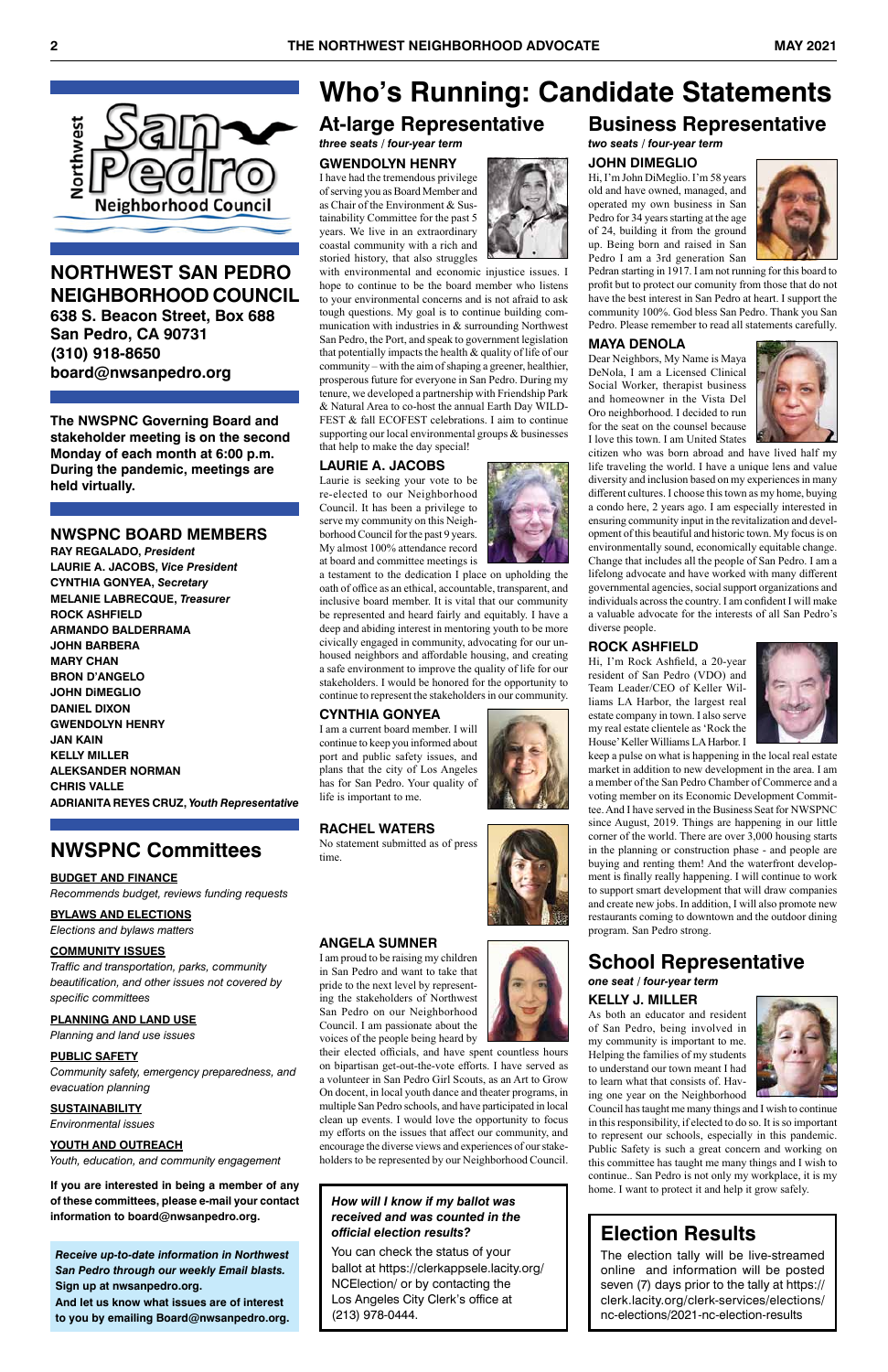

### **Taper Area** *two seats / four-year term* **VICTOR CHRISTENSEN**

As a native San Pedran and The Science Center Guy, I look forward to improving San Pedro. I was born and raised here, have been on the NWSPNC Community Issues Committee for over a year, and have been attending Board meetings for years,



which gives me a lot of experience. I'm an Air Force veteran and technical writer (full-time job), which will be useful in writing clear and concise motions and letters to make our community better and safer. I'm not a yes man, I'm not a no man, I'm an open-minded, critically-thinking man who won't vote a certain way because I like or dislike the person who proposed the idea. I vote on the message, not the messenger. I'm the biggest advocate of the Vic and Bonnie Christensen Math, Science & Technology Center ("the science center"), a Science Center Advisory Council member and an LAUSD Community Representative, striving to bring the "jewel of the LAUSD science program" back to its former glory for our students. Let's improve our whale of a town together!

#### **MELANIE LABRECQUE**

As an active member in our community for years, I am happy to announce my run to serve another term on the Northwest San Pedro Neighborhood Council. I have served for almost 5 years as an Executive member on the board as Treasurer.



I have served in my position ethically, transparently and accountable for all of our NC budgetary needs and funding. I believe that you have to be more than a seat warmer when you serve on the Neighborhood Council board. You have to get involved. I have a 100% participation to all events we sponsored and attend majority of meetings. I participate regularly in meetings for police community and chair our Public Safety Committee. I am the founder of the neighborhood watch in my housing tract of 600 homes. I want to focus on public safety and advocating for the elderly and disabled, making sure they are informed. I want San Pedro residents to not only recover, but thrive from the pandemic. It is also my focus on safety and keep everyone informed on crime.

**Vista Del Oro Area** *two seats / four-year term*

*No candidates applied for these seats.*

# **Who's Running: Candidate Statements**

### **Averill Area** *two seats / four-year term*

#### **CHRISTIAN B. VALLE**

I am an eight-year resident of San Pedro, a small business owner, parent of a SPHS student, where I serve on the School-Based Management Board and I have been an NWSPNC Board Member since 2015. I currently serve on the Youth



& Outreach Committee. My priorites as a Board memeber are to improve the quality of engagement between City government and our community, and to help advise and consider forward-thinking policies for NW San Pedro, The Harbor area, and the City as a whole. My current projects include participation in the San Pedro MST Center Advisory Group, and providing media services for the NWSPNC Board.

#### **ARMANDo bALDERRAMA**

During the past three years as a member of the Neighborhood council, I have worked for the citizens of San Pedro, trying to do the right thing. We have filled pot holes in alley ways and through the city streets.We have voted on many issues that directly has an impact in



our Neighborhoods. I served our country during peace time, the Cold War, Operation Desert Storm United States Air Force 1977-1991. After 9/11 (attack of Twin towers N.Y.) (Flight 93)(Pentagon) I reenlisted in the United States Navy 2003-2013 for land based operations in the middle east (Operation Iraqi Freedom). My commitment to serve the citizens of San Pedro comes from my heart.

#### **ADRIANITA REYES CRUZ**

Adrianita Reyes Cruz is a Youth Representative of the Northwest San Pedro Council. She is an eighteenyear-old girl that wants to be involved in her community and state ideas from a youth perspective. She has lived in San Pedro for five years. She currently attends San Pedro



High School and will attend California State University, Long Beach in Fall 2021 to major in Health Science with an emphasis in Community Health. She participates in the Youth and Outreach Committee. She has a passion for improving and helping the community. Also, she looks forward to serving as a Board Member and continues to focus on issues such as youth, low-income families, and homelessness. She has been active in her community with the San Pedro Boys and Girls Clubs of Los Angeles Harbor, Harbor Interfaith Services, and the EXP Future which she interned at Ports America. It will be a privilege for her to have this great opportunity to become a Board Member. Thank you in advance for your time and consideration.

#### **ANEALIA "NEAL" M. KORTKAMP**

I have lived in Pedro my entire life, and by all measures plan to live here till I die. It has come to my attention through observations in my daily life, and through the research I do as a Political Scientist, that



economic hopes for people my age, and for all people in the LA Basin

are looking increasingly bleak. I have thus opted to take it upon myself to play an active role in the reversal of this unfortunate situation. I see myself set up well for this responsibility, having set myself as an aggressive anti gentrification, pro affordability activist, having ties to local unions, churches, and clubs. On top of this my work as a Political Scientist, and my position as 4th Generation resident of this town allows me to have both the lived experience, as well as the technical knowledge to be able to acutely ascribe policy to address to town's issues. For the people of this neighborhood, by choosing me you can guarantee a staunch and unwavering advocate for lower rent.

**CHRISTIAN GUZMAN**



Vote for me because I will be a strong team member. I am on the board of directors of the non profit organization, Feed and Be Fed; we garden together in Northwest San Pedro and our food goes to San Pedro locals. I firmly believe that

growing food locally enriches life and inspires us to be friends of the earth. I want to bring my excitement, experience and skills to the neighborhood council. I have participated on a council before both as a council member and a committee member. I worked on a joint collaboration between the Central and Northwest San Pedro Neighborhood Councils to brainstorm comments for the Port of Los Angeles Clean Air Action Plan and waterfront infrastructure spending. If I am elected to the Northwest San Pedro Neighborhood Council, I will be most interested in sustainability, port and economic development issues. I have also taken the ethics and code conduct training. Vote for me because I will help us grow in community.

## **Non-government Organization Representative**

*two seats / four-year term*

**JOHN BARBERA**







Youth & Outreach, Community Issues, Public Safety, and Budget & Finance Committees with goals to help keep San Pedro safe & beautiful while improving the quality of life for our all. I do not just show up to meetings, I actively participate, ask questions, and continue to learn how to be an effective advocate. My love for our neighbors and children is what it really is all about for me, so I have enjoyed helping with Pathways to Employment (for youth), Candy Cane Lane, Movies in the Park, and Music by the Sea to engage our community learning about their needs and concerns. I also work for the Assistance League here in the NWSP area helping give children a better life. Please consider voting for me to continue to represent you in our neighborhood.

### **Park Western Area**

*two seats / four-year term* **CRAIG GOLDFARB**

I have lived in Northwest San Pedro now for nearly 25 years. This is where my wife and I chose to settle down and raise our family. I formally spent 10 years on NWSPNC as a board member before taking a hiatus to contribute in other ways in

our community. I am running once again for the council because I am tired of the status quo. The same board members are elected time and time again that do little to contribute to our community in their positions and often ignore stakeholder concerns. A vote for me will ensure that there will be a voice on the council willing to once again listen and work on behalf of stakeholders, to refocus on the important issues, and push for much-needed reform on our council.

#### **RAYMOND REGALADO**

Living in Los Angeles County all my life I have witnessed various forms of community engagement. From peaceful demonstrations to violent destruction of our communities. The desire for civic engagement has been the root of interaction between

residents and governmental leadership. Over the past two decades, I have had the honor of working with neighbors and community leaders on different projects and programs as a resident of San Pedro. My most rewarding community work has been my nine years as a member in the Northwest San Pedro Neighborhood Council and eight years as president. Representing my neighbors and community in inclusive, open and honest dialogue has proven to be the most rewarding. I would like to ask that you support me as I run for another term as your community advocate for respectful community engagement promoting the best our community has to offer.

#### **DAN DIXON**

As out of the ordinary as the past year has been, the rhythm of this community has continued with our ongoing concerns, including the extremely challenging issues of the unhoused, the quality of life in our neighborhoods, and a concern for

fairness in our civic life. We must hold our elected officials and city departments accountable, but do so with civility. We must maintain our awareness of matters of concern from the mightiest economic engine on the West Coast, here in our port, to that annoying pothole at the next corner. We owe it to ourselves and our families and our neighbors to continue the quest to make this old town be the best that it can be. I can and will only promise to be open-minded and deliberative as we jointly look for solutions to the challenges our community faces. I would deeply appreciate your confidence by reelecting me to the Northwest San Pedro Neighborhood Council.



*Candidate statements are printed exactly as submitted to the city clerk. Candidate information is available at https://clerkappsele.lacity.org/ NCElection/nccandidates. Candidate statements are subject to change until June 8.*